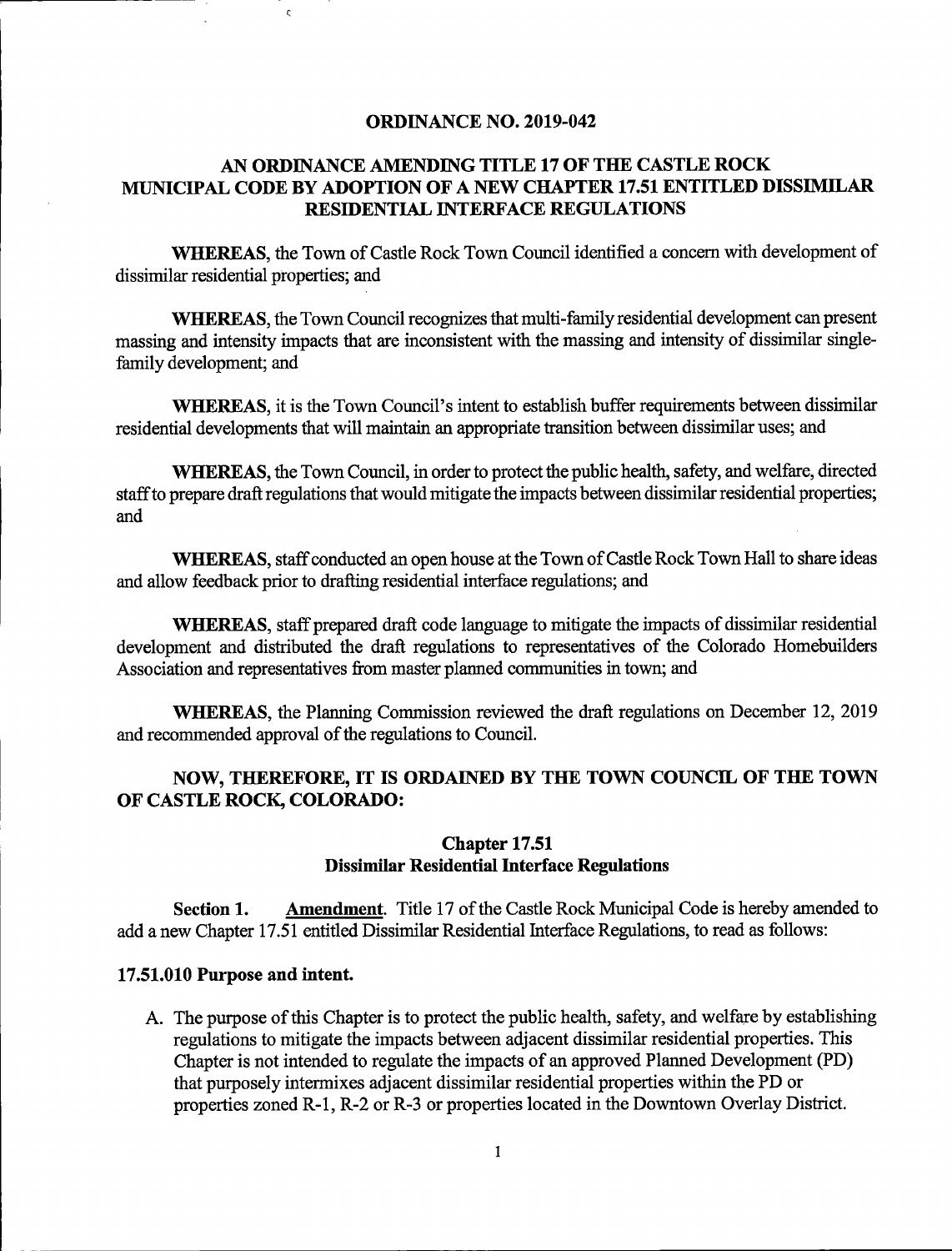B. Residential interfaee buffers and design standards established in this Chapter are intended to ereate a visually attraetive and interesting buffer between dissimilar residential properties.

### 17.51.020 Definitions.

For the purpose of this Chapter, certain words or phrases are defined as follows:

Buffer, means the defined area between dissimilar residential properties intended to mitigate visibility between adjaeent properties.

Dissimilar residential property, means properties where single family detached is adjacent to either (i) single family attaehed or multifamily or (ii) where single family attaehed is adjacent to multifamily.

Mixed-residential development, means a development consisting of one or more lots developed as a cohesive project and designed with a blend of various compatible residential properties, typically referred to as a Planned Development.

Multifamily, means a residential unit defined in the building code as multiple residential units within one building with one foundation.

Residential property, means property within a Zoning District that allows residential uses, or property located in unincorporated Douglas County and identified as a future residential neighborhood in the Town's Comprehensive Master Plan, but excluding property within a mixedresidential development.

Single family attached, means a residential unit defined in the building code as a two-family home.

Single family detached, means a residential unit defined in the building code as a one-family home.

## 17.51.030 Applicability.

A. These regulations are applicable to development on any residential property adjaeent to any dissimilar residential property except mixed-residential development, straight zoned R-1, R-2, R-3 properties, or properties located in the Downtown Overlay District.

B. For the purpose of this Chapter, properties are considered adjacent if they share a property line in whole or in part. Properties are not considered adjacent if they are separated by:

- 1. An open space parcel greater than 50 feet in width,
- 2. A railroad right-of-way, or
- 3. A 50-foot or greater road right-of-way.

C. If a proposed Site Development Plan or Site Development Plan Amendment request is subject to the Dissimilar Residential Interface Regulations in this Chapter it is also subject to Chapter 17.38.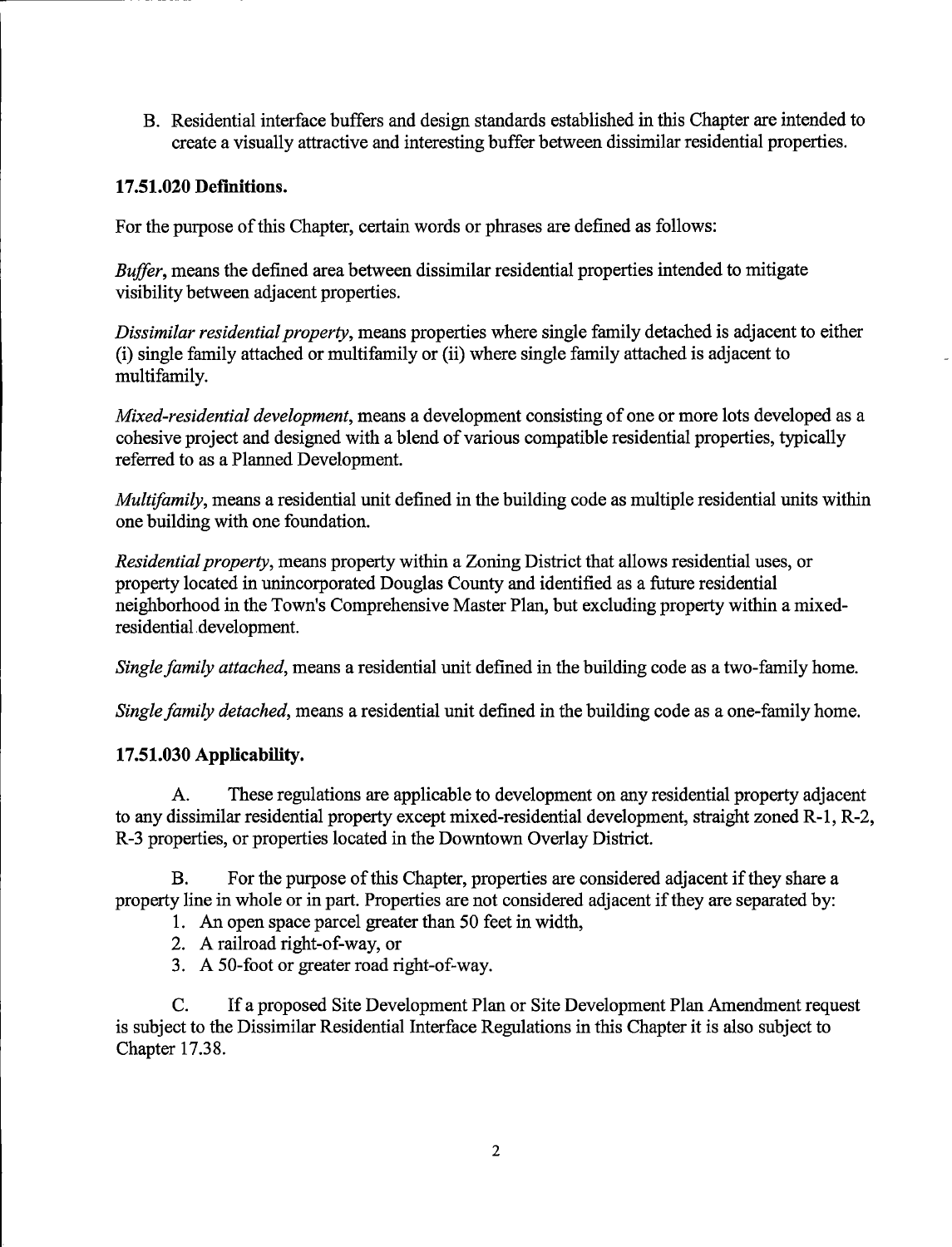## 17.51.040 Buffers.

The buffer must be 50 feet in width as measured from the developed residential property line. The buffer may be identified as a separate tract or shown and dimensioned on a site plan.

When a dissimilar residential development is proposed on a property adjacent to developed residential property, 100% of the buffer shall be provided on the proposed residential property.

- A. The following elements are allowed within buffer:
	- 1. Utility easements and related facilities
	- 2. Drainage facilities
	- 3. Retaining walls
	- 4. Required setbacks
- B. The buffer shall mitigate the visibility of adjacent dissimilar residential property by:
	- 1. Preserving, to the extent feasible, the natural topography, native vegetation and scale of the adjacent dissimilar residential property;
	- 2. Creating a visually attractive buffer with placement of walls, fences, berms and/or landscaping;
	- 3. Including a landscape design that provides a varied plant spacing, clustering, and height, with berms and decorative walls as needed;
	- 4. Mitigating the view of site elements from dissimilar residential property such as trash enclosures, utility boxes, play fields, play structures, pocket parks, gazebos, playgrounds, trails or gathering areas. Such uses shall be screened so they are not highly visible from adjacent dissimilar residential property, and when possible, located to the interior of a site; and
	- 5. Keeping the buffer free of buildings and parking lots, due to the associated impacts.

# 17.51.050 Building Design Elements.

In order to mitigate visual impacts of the dissimilar residential development, the following design elements shall be considered:

- A. Building orientation,
- B. Architectural detailing and incorporation of materials and colors to avoid blank facades, or
- C. Other methods to reduce the visual scale of a building.

## 17.51.060 Town Council Waiver.

The Town Council may waive one or more of the requirements under these regulations as part of the site development plan approval process. In determining whether or not a waiver shall be granted, the burden shall be upon the applicant to show that strict application of one or more of the regulations of this Chapter would:

A. Preclude any reasonable use of the property subject to such application,